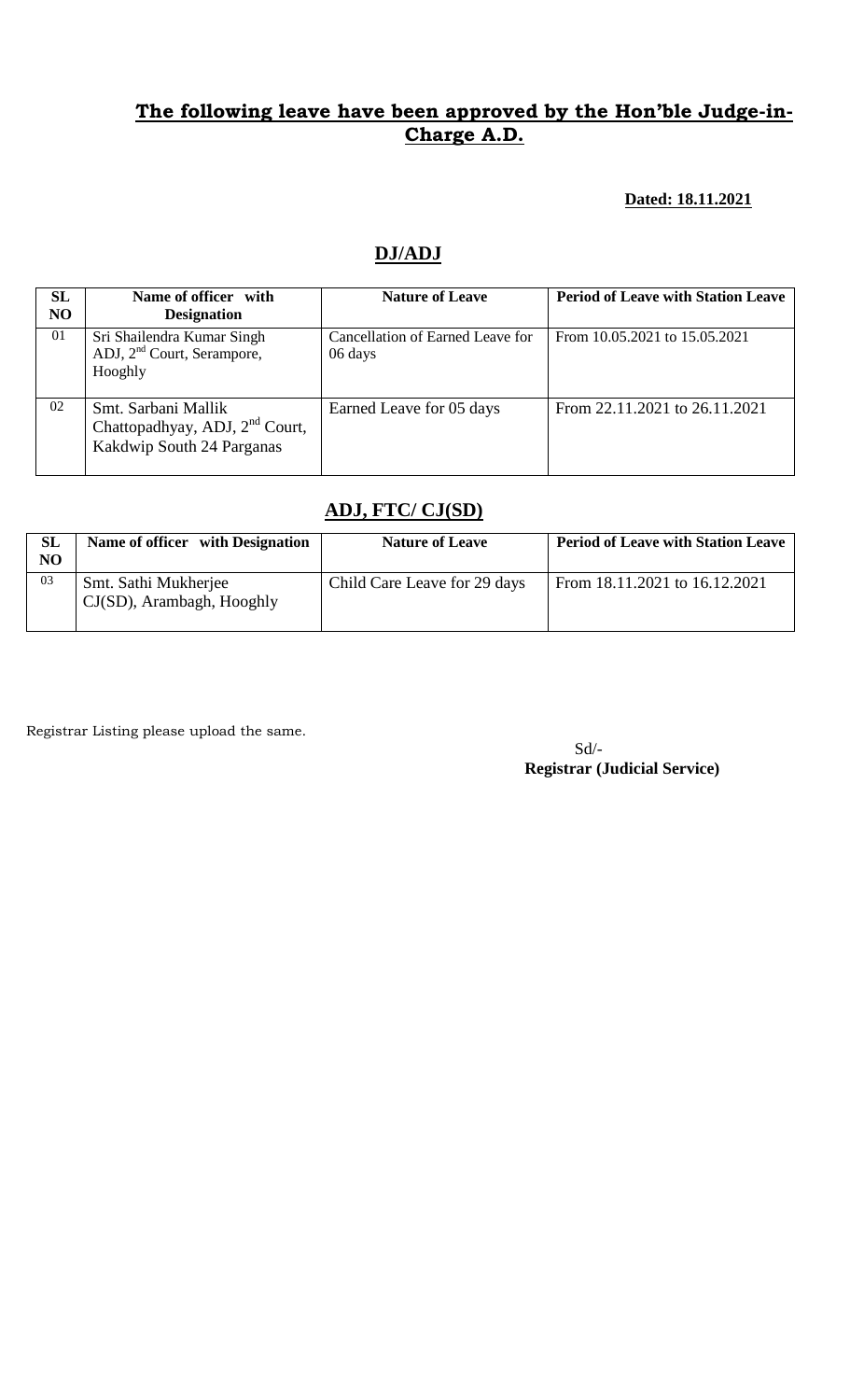#### **Dated: 18.11.2021**

# **DJ/ADJ**

| <b>SL</b><br>N <sub>O</sub> | Name of officer with<br><b>Designation</b>                                | <b>Nature of Leave</b>     | <b>Period of Leave with Station Leave</b>              |
|-----------------------------|---------------------------------------------------------------------------|----------------------------|--------------------------------------------------------|
| 01                          | Sri Sarajit Mazumder<br>ADJ, 1 <sup>st</sup> Court, Hooghly, Sadar        | Earned Leave for 01 days   | On 08.11.2021<br>SLP: 08.11.2021 (M) to 09.11.2021 (M) |
| 02                          | Sri Rajesh Kumar Singh<br>ADJ, 2 <sup>nd</sup> Court, Uluberia,<br>Howrah | Commuted leave for 05 days | From 27.09.2021 to 01.10.2021                          |
| 03                          | Sri Ramesh Kumar Pradhan<br>ADJ, $2nd$ Court, Purulia                     | Earned Leave for 04 days   | From 08.11.2021 to 11.11.2021                          |

## **ADJ, FTC/ CJ(SD)**

| SL<br>NO | Name of officer with<br><b>Designation</b>            | <b>Nature of Leave</b>   | <b>Period of Leave with Station Leave</b> |
|----------|-------------------------------------------------------|--------------------------|-------------------------------------------|
| 04       | Sri Subrata Chatterjee<br>ADJ, FTC-I, Purba Bardhaman | Earned Leave for 04 days | From 08.11.2021 to 11.11.2021             |

| <b>SL</b><br>NO | Name of officer with<br><b>Designation</b>                            | <b>Nature of Leave</b>   | <b>Period of Leave with Station Leave</b> |
|-----------------|-----------------------------------------------------------------------|--------------------------|-------------------------------------------|
| 05              | Smt. Koyel Pradhan, Principal<br>Magistrate, JJB, Purba<br>Bardhaman. | Earned Leave for 03 days | From 10.11.2021 to 12.11.2021             |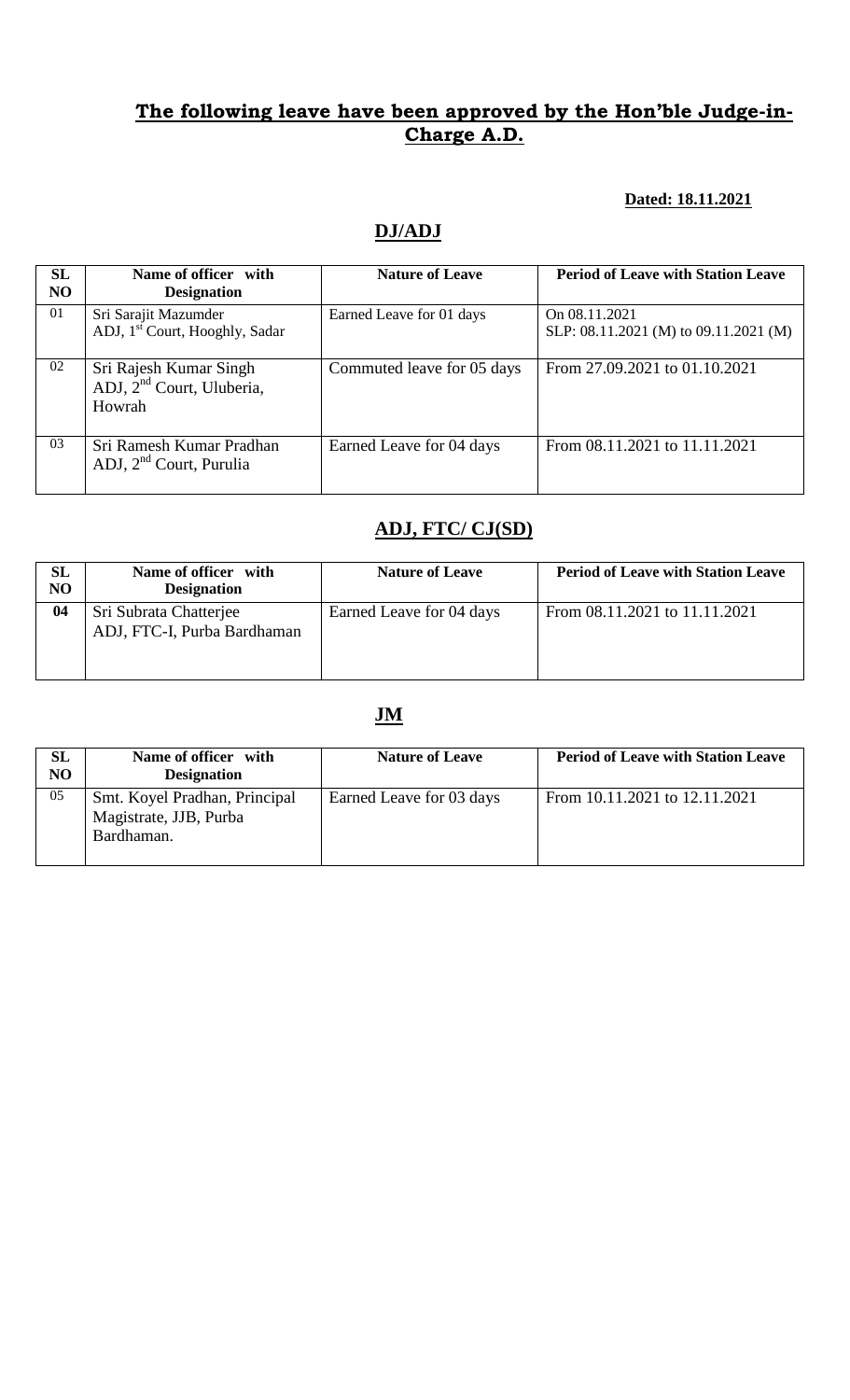#### **Dated: 22.11.2021**

# **DJ/ADJ**

| SL<br>N <sub>O</sub> | Name of officer with<br><b>Designation</b>                                | <b>Nature of Leave</b>                        | <b>Period of Leave with Station Leave</b> |
|----------------------|---------------------------------------------------------------------------|-----------------------------------------------|-------------------------------------------|
| 01.                  | Sri Ratan Kumar Das<br>ADJ, 2 <sup>nd</sup> Court, Suri, Birbhum          | Earned Leave for 12 days                      | From 29.11.2021 to 10.12.2021             |
| 02.                  | Smt. Sujasha Mukherji<br>District Judge, Dakshin<br>Dinajpur at Balurghat | Earned Leave for 09 days                      | From 02.12.2021 to 10.12.2021             |
| 03.                  | Sri Arun Singha<br>ADJ, 3 <sup>rd</sup> Court, Malda                      | Earned Leave for 06 days                      | From 25.11.2021 to 30.11.2021             |
| 04.                  | Sri Kallol Kumar Das, ADJ, 1 <sup>st</sup><br>Court, Cooch Behar (NDPS)   | Paternity cum Child Care<br>Leave for 05 days | From 06.12.2021 to 10.12.2021             |

#### **ADJ, FTC/ CJ(SD)**

| SL<br>NO | Name of officer with<br><b>Designation</b>                | <b>Nature of Leave</b>   | <b>Period of Leave with Station Leave</b>               |
|----------|-----------------------------------------------------------|--------------------------|---------------------------------------------------------|
| 05.      | Smt. Moon Chakraborty,<br>ADJ, FTC, Baruipur, 24 Pgs (S). | Earned Leave for 04 days | From 01.12.2021 to 04.12.2021<br>Suffixing: 05.12.2021. |

## **JM**

| SL<br>NO | Name of officer with<br><b>Designation</b>   | <b>Nature of Leave</b>   | <b>Period of Leave with Station Leave</b> |
|----------|----------------------------------------------|--------------------------|-------------------------------------------|
| 06.      | Smt. Sangita Roy,<br>JM, $5th$ Court, Howrah | Earned Leave for 11 days | From 06.12.2021 to 16.12.2021             |

# **CJ(JD)**

| <b>SL</b><br>NO | Name of officer with<br><b>Designation</b>                             | <b>Nature of Leave</b>          | <b>Period of Leave with Station Leave</b> |
|-----------------|------------------------------------------------------------------------|---------------------------------|-------------------------------------------|
| 07.             | Arshi Hasmat, $CJ(JD)$ , $2nd$<br>Court, Barasat. North 24<br>Parganas | Maternity Leave for 180<br>days | From 18.11.2021 to 16.05.2022             |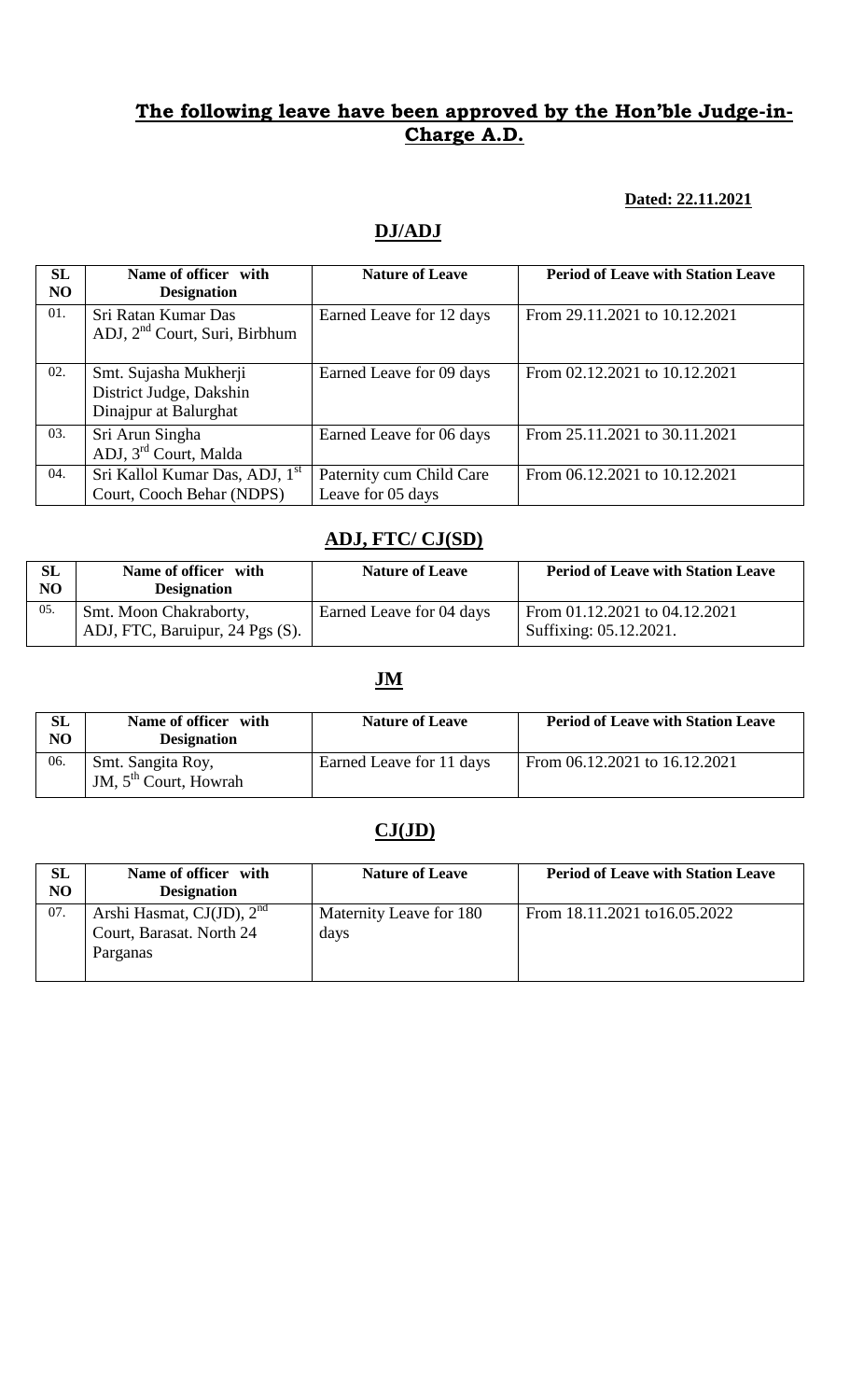## **Dated: 22.11.2021**

# **ACJM**

| SL<br>NO | Name of officer with<br><b>Designation</b>                 | <b>Nature of Leave</b>         | <b>Period of Leave with Station Leave</b> |
|----------|------------------------------------------------------------|--------------------------------|-------------------------------------------|
| 01.      | Sri Debashis Santra<br>ACJM, Bongaon, North 24<br>Parganas | QuarantineLeave for 12<br>days | From 21.10.2021 to 01.11.2021             |

| <b>SL</b><br>N <sub>O</sub> | Name of officer with<br><b>Designation</b>            | <b>Nature of Leave</b> | <b>Period of Leave with Station Leave</b>                  |
|-----------------------------|-------------------------------------------------------|------------------------|------------------------------------------------------------|
| 02.                         | Ms. Sadhana Das<br>JM, Balurghat, Dakshin<br>Dinajpur |                        | Commuted Leave for 06 days   From 21.10.2021 to 26.10.2021 |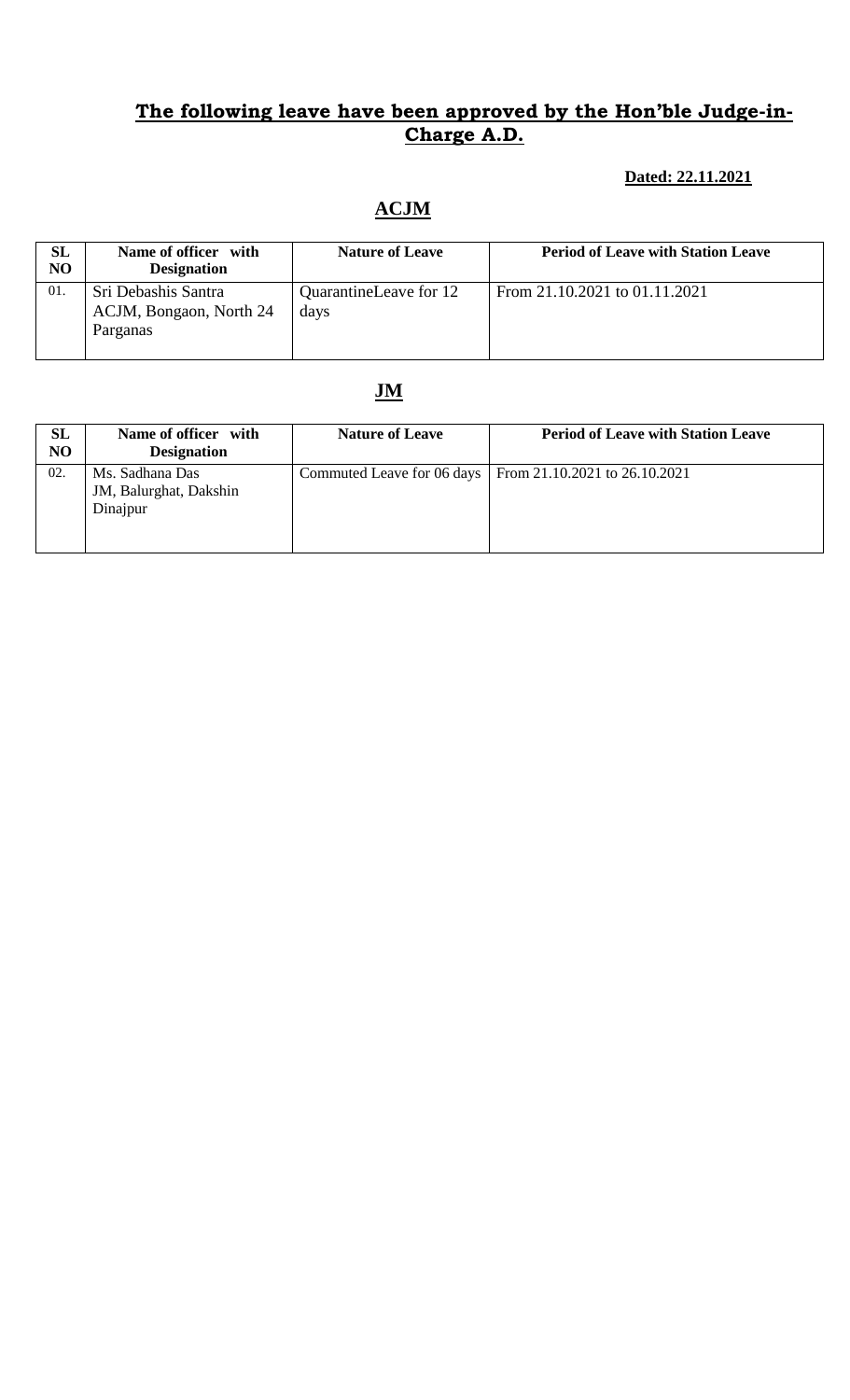#### **Dated: 23.11.2021**

# **DJ/ADJ**

| SL<br>N <sub>O</sub> | Name of officer with<br><b>Designation</b>                                                  | <b>Nature of Leave</b>   | <b>Period of Leave with Station Leave</b> |
|----------------------|---------------------------------------------------------------------------------------------|--------------------------|-------------------------------------------|
| 01.                  | Sri Manoj Kumar Sharma<br>DJ, Purulia                                                       | Earned Leave for 04 days | From 01.12.2021 to 04.12.2021             |
| 02.                  | Sri Jimut Bahan Biswas<br>ADJ, North & Middle<br>Andaman, Mayabunder, A&N<br><b>Islands</b> | Earned Leave for 12 days | From 06.12.2021 to 17.12.2021             |

| SL             | Name of officer with                    | <b>Nature of Leave</b>       | <b>Period of Leave with Station Leave</b> |
|----------------|-----------------------------------------|------------------------------|-------------------------------------------|
| N <sub>O</sub> | <b>Designation</b>                      |                              |                                           |
| 03.            | Sri Dibyendu Nath                       | Earned Leave for 06 days     | From 13.12.2021 to 18.12.2021             |
|                | JM, Railway Court, Jalpaiguri           |                              |                                           |
|                |                                         |                              |                                           |
| 04.            | Smt. Sujata Mondal, JM, 7 <sup>th</sup> | Child Care Leave for 38 days | From 29.11.2021 to 05.01.2022             |
|                | Court, Alipore, 24 Pgs (S)              |                              |                                           |
|                |                                         |                              |                                           |
| 05.            | Smt. Soma Chakrabarty JM, 3rd           | Further Extension of Child   | From 27.11.2021 to 24.02.2022             |
|                | Court, Jalpaiguri                       | Care Leave for 90 days       |                                           |
|                |                                         |                              |                                           |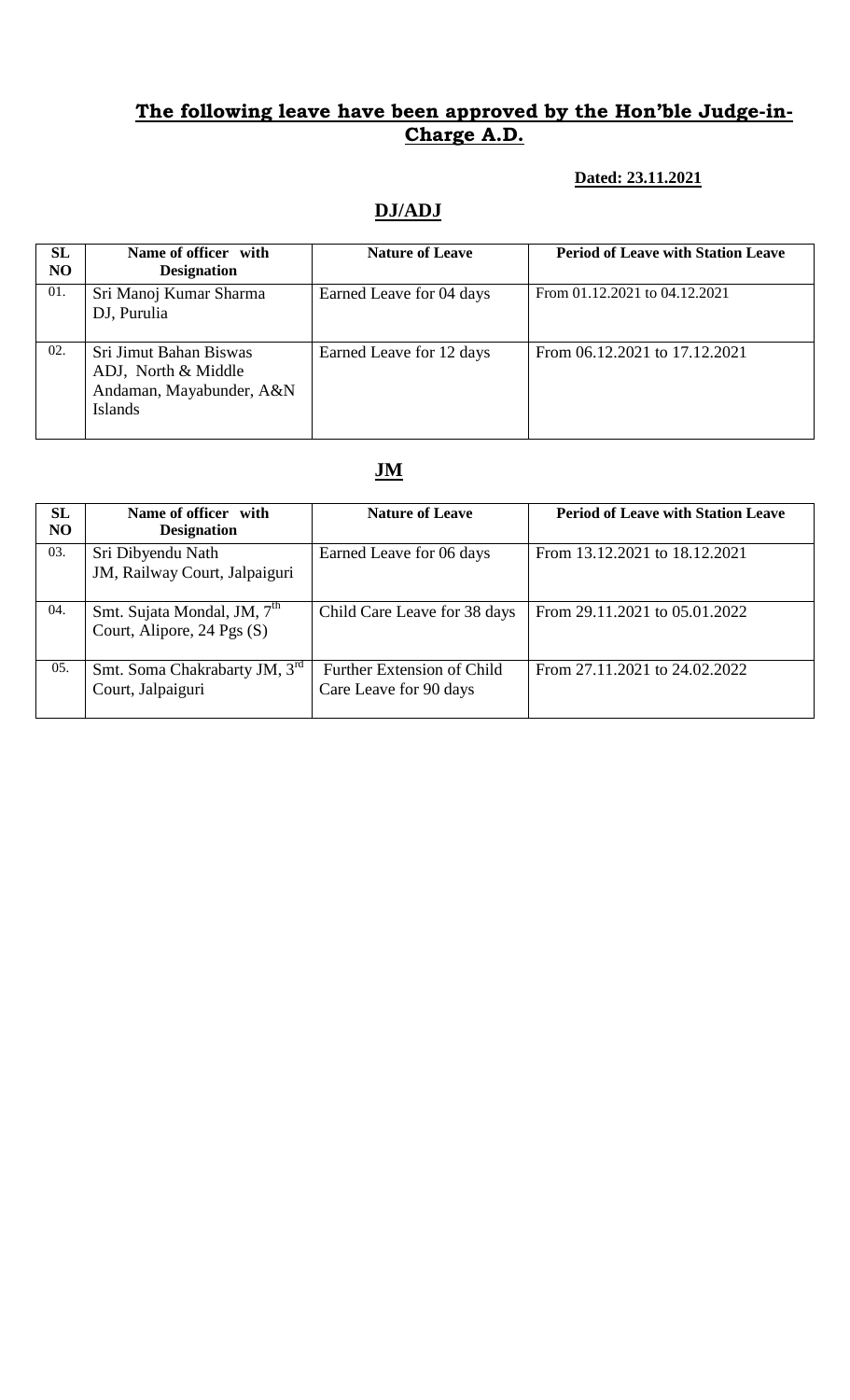#### **Dated: 23.11.2021**

## **DJ/ADJ**

| SL<br>NO | Name of officer with<br><b>Designation</b>                               | <b>Nature of Leave</b>     | <b>Period of Leave with Station Leave</b> |
|----------|--------------------------------------------------------------------------|----------------------------|-------------------------------------------|
| 01.      | Smt. Sujasha Mukherji<br>District Juge, Dakshin Dinajpur at<br>Balurghat | Commuted Leave for 02 days | From 15.11.2021 to 16.11.2021             |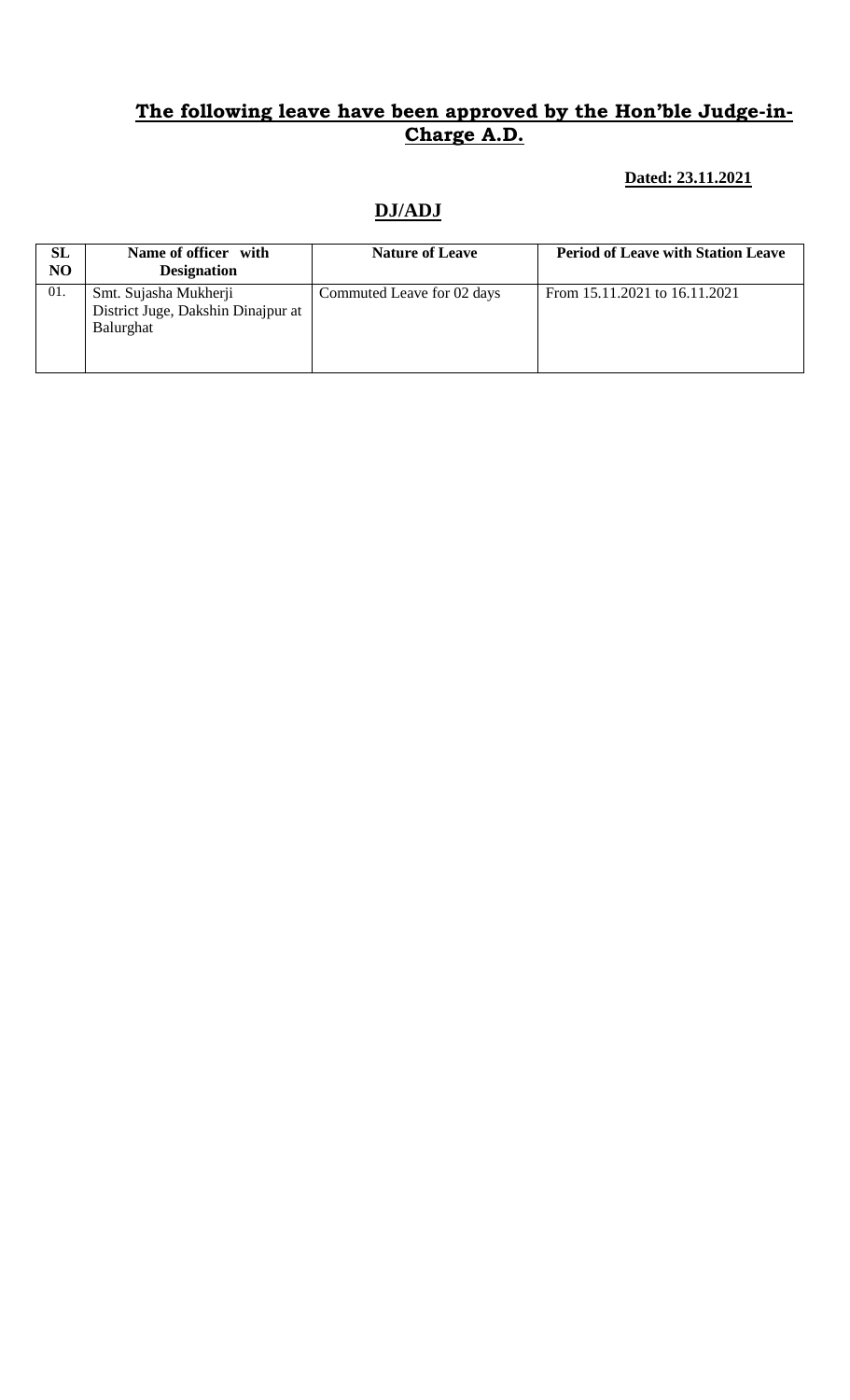#### **Dated: 24.11.2021**

### **DJ/ADJ**

| SL<br><b>NO</b> | Name of officer with Designation                                                                       | <b>Nature of Leave</b>   | <b>Period of Leave with Station Leave</b> |
|-----------------|--------------------------------------------------------------------------------------------------------|--------------------------|-------------------------------------------|
| 01.             | Sri Arpan Kumar Chattopadhyay<br>Judge, Special Court (I.E. Act) -cum-<br>ADJ, Berhampore, Murshidabad | Earned Leave for 06 days | From 29.11.2021 to 04.12.2021             |
| 02.             | Sri Partha Pratim Dutta<br>ADJ, Tufanganj, Cooch Behar                                                 | Earned Leave for 02 days | From 29.11.2021 to 30.11.2021             |
| 03.             | Smt. Indrila Mukhopadhyay Mitra, ADJ,<br>Special Court(E.CAct), Paschim<br>Medinipur                   | Earned Leave for 05 days | From 03.01.2022 to 07.01.2022             |

# **ADJ, FTC**

|                      | Name of officer with Designation                                  | <b>Nature of Leave</b>                        | <b>Period of Leave with Station Leave</b> |
|----------------------|-------------------------------------------------------------------|-----------------------------------------------|-------------------------------------------|
| SL<br>N <sub>O</sub> |                                                                   |                                               |                                           |
| 04.                  | Sri Subrata Chatterjee<br>ADJ, FTC-I, Purba Bardhaman             | Paternity cum Child Care<br>Leave for 14 days | From 01.12.2021 to 14.12.2021             |
| 05.                  | Smt. Mukulika Sinha<br>$CJ(SD)$ , $2nd$ Court, Malda              | Child Care Leave for 15 days                  | From 10.12.2021 to 24.12.2021             |
| 06.                  | Sri Santosh Kumar Pathak<br>ADJ, FTC-III, Berhampore, Murshidabad | Earned Leave for 09 days                      | From 29.11.2021 to 07.12.2021             |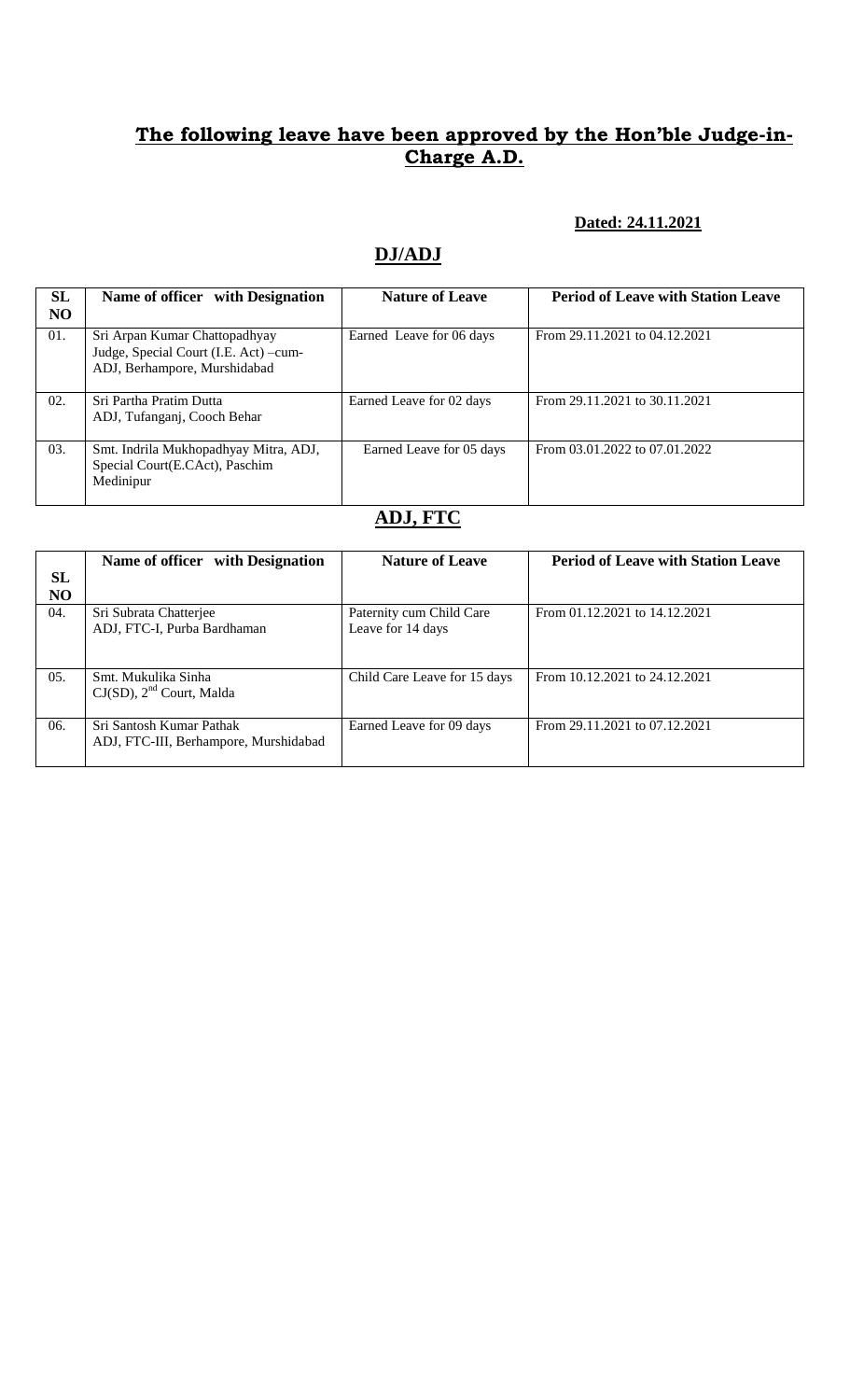#### **Dated: 24.11.2021**

| SL<br>NO. | Name of officer with Designation                                           | <b>Nature of Leave</b>          | <b>Period of Leave with Station Leave</b> |
|-----------|----------------------------------------------------------------------------|---------------------------------|-------------------------------------------|
| 01.       | Sri Arvind Gaurisaria<br>JM, 2 <sup>nd</sup> Court, Sadar, Purba Bardhaman | Earned Leave for 02 days        | From 15.11.2021 to 16.11.2021             |
| 02.       | Sri Debayan Ganguly<br>JM, 2 <sup>nd</sup> Court, Chandernagore, Hooghly   | Quarantine Leave for 28<br>days | From 19.10.2021 to 15.11.2021             |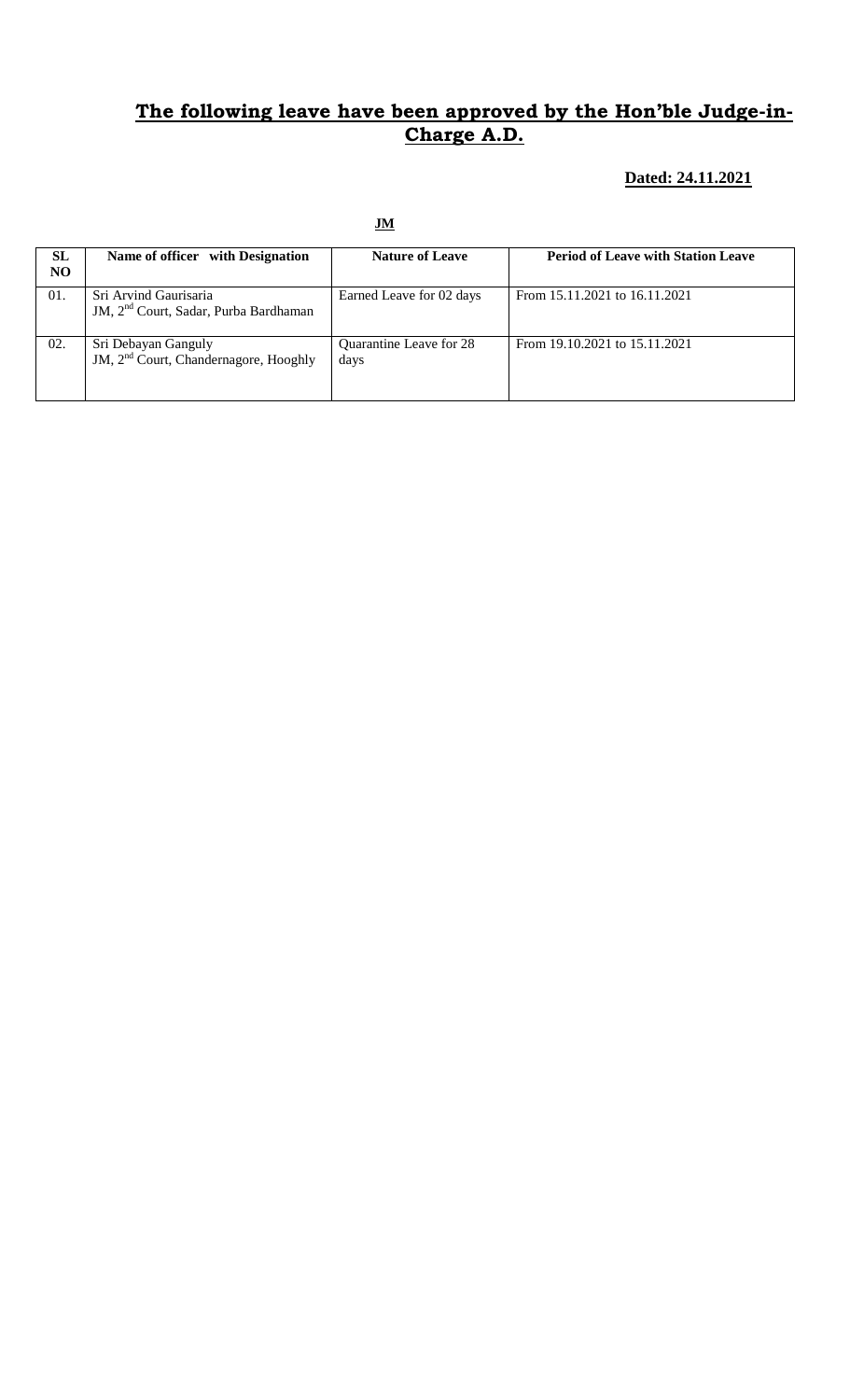#### **Dated: 25.11.2021**

# **DJ/ADJ**

| <b>SL</b><br>N <sub>O</sub> | Name of officer with<br><b>Designation</b>                                                 | <b>Nature of Leave</b>          | <b>Period of Leave with Station Leave</b> |
|-----------------------------|--------------------------------------------------------------------------------------------|---------------------------------|-------------------------------------------|
| 01                          | Smt. Sutanuka Nag<br>ADJ, Bench II, Bichar Bhawan,<br><b>City Sessions Court, Calcutta</b> | Commuted Leave for 07<br>days   | From 16.11.2021 to 22.11.2021             |
| 02                          | Smt. Sonalee Nandy Chakrabarti<br>ADJ, $4^{\text{th}}$ Court, Krishnagar,<br>Nadia         | Quarantine leave for 13<br>days | From 08.11.2021 to 20.11.2021             |

# **CJ(SD)/ADJ, FTC**

| SL<br>N <sub>O</sub> | Name of officer with<br><b>Designation</b>                                                 | <b>Nature of Leave</b>          | <b>Period of Leave with Station Leave</b> |
|----------------------|--------------------------------------------------------------------------------------------|---------------------------------|-------------------------------------------|
| 03                   | Smt.Sarmistha Ganguly<br>Registrar, District Judge's Court,<br>Alipore, South 24 Parganas. | Commuted Leave for 07<br>days   | From 13.11.2021 to 19.11.2021             |
| 04                   | Smt. Moon Chakraborty,<br>ADJ, FTC, Baruipur, 24 Pgs (S).                                  | Quarantine Leave for 18<br>days | From 17.05.2021 to 03.06.2021             |

| SL<br>NO | Name of officer with<br><b>Designation</b>              | <b>Nature of Leave</b> | <b>Period of Leave with Station Leave</b>                  |
|----------|---------------------------------------------------------|------------------------|------------------------------------------------------------|
| 05       | Ruth Preya Khaiba<br>JM, $4th$ Court, Paschim Medinipur |                        | Commuted Leave for 04 days   From 17.11.2021 to 20.11.2021 |